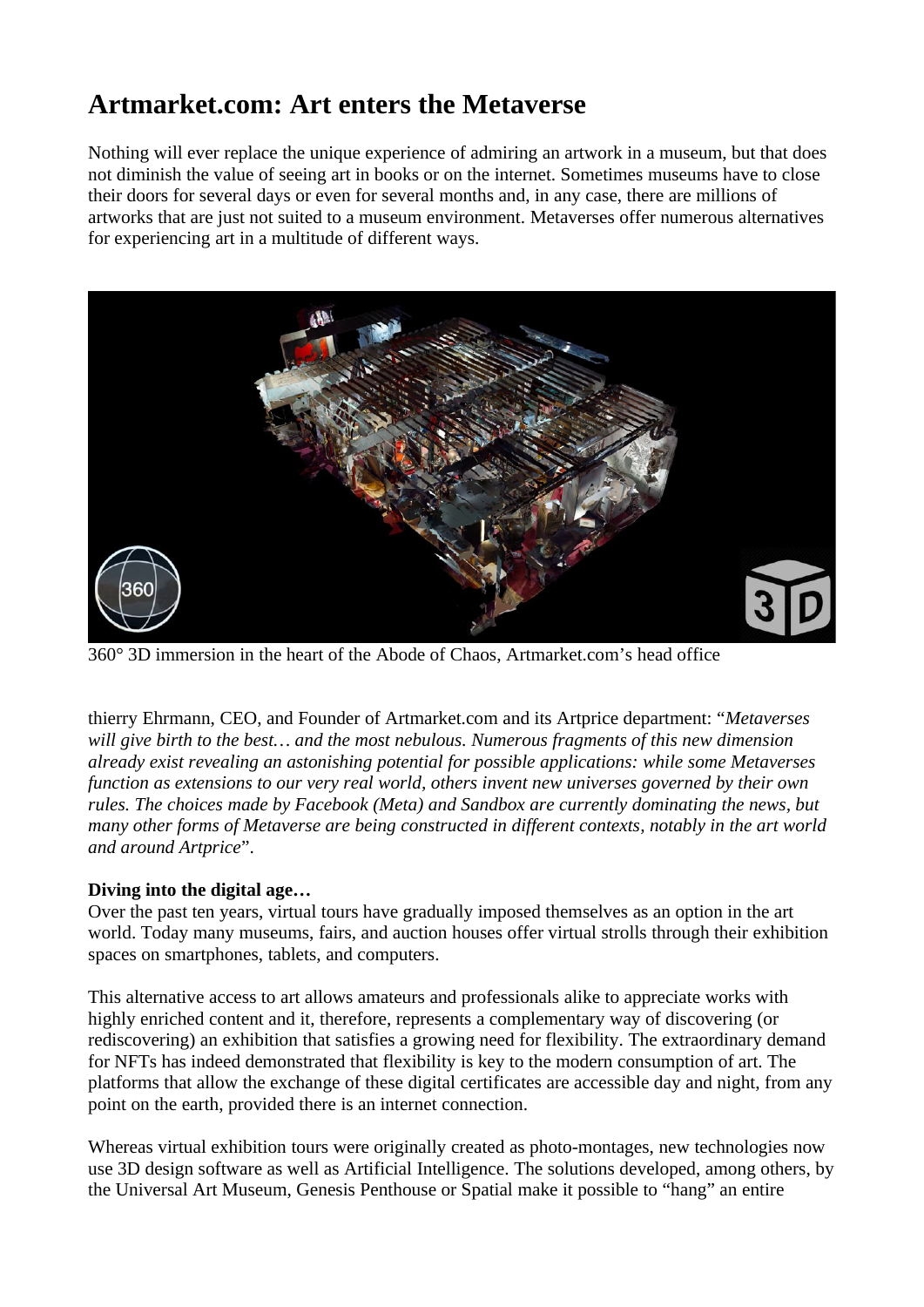collection of artworks in a digital space with almost infinite scenographic freedom.

<https://www.the-uma.org/en/> <https://www.nftoasis.co/genesis-penthouse> <https://spatial.io/>

#### **Welcome to the "other side"...**

If these ideas remain relatively obscure to the general public, many of the most important projects in the NFT sphere suggest the imminent arrival of their corresponding Metaverses. This is already the case for Yuga Labs with the launch of its *"Otherdeed for Otherside"*.

<https://www.youtube.com/watch?v=wcOyqZtZs8g>

At the pinnacle of BAYC (Bored Ape Yacht Club) fame and backed by its prestigious community, Yuga Labs organized the first sale of land in its Metaverse called *The Otherside*. The immense enthusiasm for the BAYC project and a very attractive mint price (\$305 APE  $\sim$  \$6,000) pushed the Ethereum Blockchain beyond its limits of use: the 'gas' fees soared and a fair number of participants were unable to acquire a plot of land despite having paid substantial fees. The designers fortunately committed to compensating users who lost their way in the sale.

The floor price for a piece of land currently stands at 2.55 ETH (~\$2,500) while the last Ape sold at public auction fetched \$3.4 million.

<https://opensea.io/collection/otherdeed> <https://www.artprice.com/artist/1011081/yuga-labs/lots/pasts/27/nft>

Contemporary artist Takashi Murakami has announced that he wants to build a Metaverse which would be like the sum of all his projects, murakamiflowers.kaikaikiki.com:

*"Normally, 60 years old may indicate you are in the final stage of life, but as I said earlier, my artworks are designed so that their mechanism would start working after my death. So this is truly the start line for me.* 

*I tried to recreate in the digital world a scene where the foot of Japan's sacred mountain, Fuji, is in* full bloom with cherry blossoms. I drew a delusional picture of a future virtual space where, along *with M.F [Murakami Flowers], my various titles and business endeavors will be reconstructed in the digital world."*

Murakami's project may well be somewhat nebulous, but, like many other Metaverse projects, it will no doubt harbor several fascinating surprises.

[Image : [https://imgpublic.artprice.com/img/wp/sites/11/2022/06/artmarket-com-head-office-heart-of-the-abode-of-chaos-3d](https://imgpublic.artprice.com/img/wp/sites/11/2022/06/artmarket-com-head-office-heart-of-the-abode-of-chaos-3d-immersion-360.jpg)[immersion-360.jpg\]](https://imgpublic.artprice.com/img/wp/sites/11/2022/06/artmarket-com-head-office-heart-of-the-abode-of-chaos-3d-immersion-360.jpg)

#### **Copyright 1987-2022 thierry Ehrmann** [www.artprice.com](https://www.artprice.com/) - [www.artmarket.com](https://www.artmarket.com/)

- **Don't hesitate to contact our Econometrics Department** for your requirements regarding statistics and personalized studies: [econometrics@artprice.com](mailto:econometrics@artprice.com)
- Try our services (free demo):<https://www.artprice.com/demo>
- Subscribe to our services: <https://www.artprice.com/subscription>